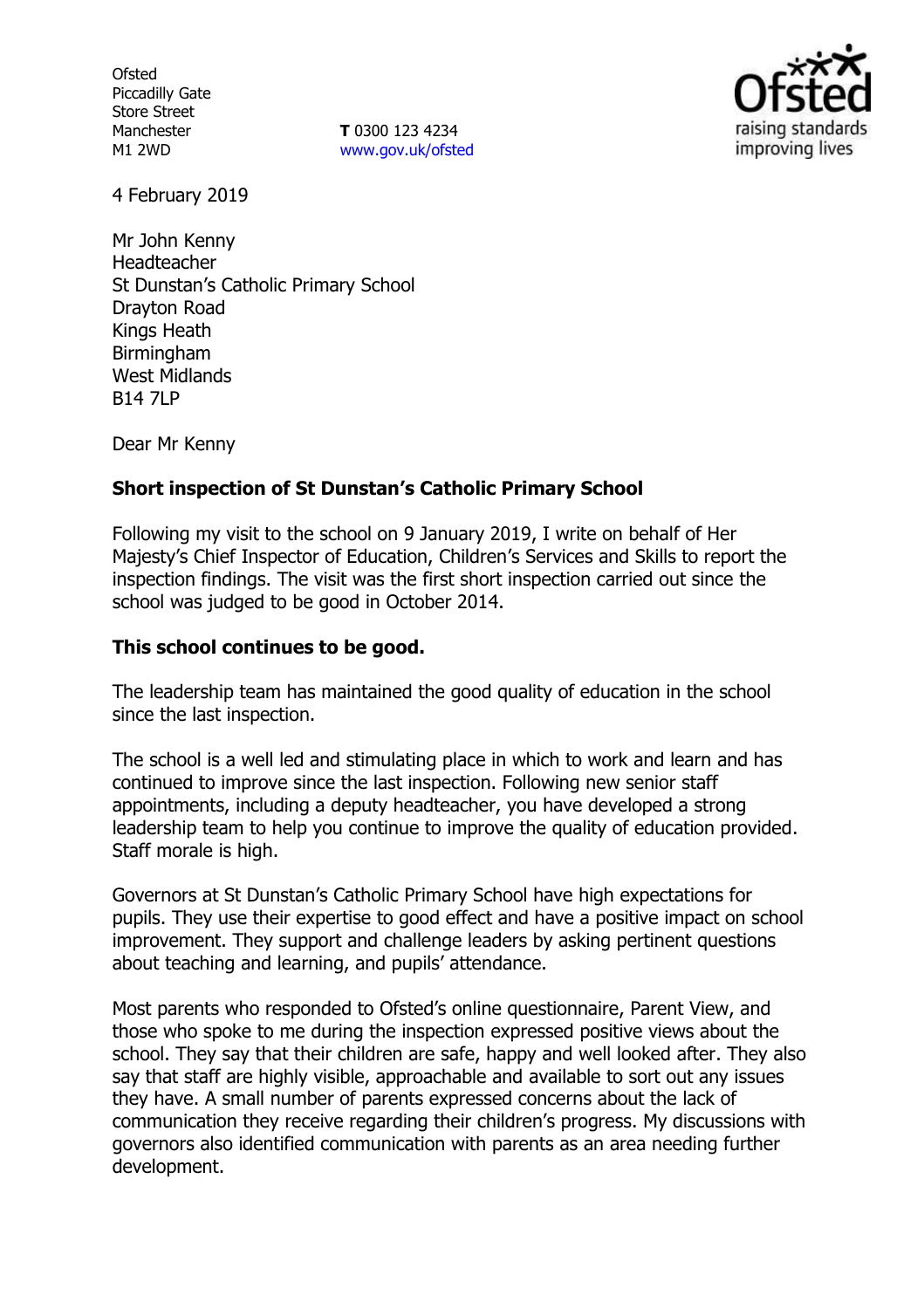

This is a fully inclusive school where pupils' differences are embraced. Pupils say, 'It is okay to be different as we are all one team.' Pupils behave well and show care and consideration to their peers.

You have successfully maintained the school's strengths and made progress with the areas for improvement identified in the previous inspection report. For example, presentation and handwriting in pupils' books is now neat and legible.

# **Safeguarding is effective.**

The culture of safeguarding in the school is strong. Governors work closely with the designated leaders for safeguarding and fulfil their statutory responsibilities. They are well informed through the safeguarding link-governor and are up to date with training; they check safeguarding procedures so that pupils are kept as safe as possible. You ensure that all staff and governors are well trained and clear about policies and procedures. You check their understanding regularly. Safeguarding is a high priority and formal fortnightly meetings of the safeguarding team and regular updates in staff meetings ensure that procedures are regularly monitored. The record-keeping for the recruitment of staff is thorough. Concerns about pupils are carefully logged and appropriately detailed. You follow up concerns in a timely manner and escalate them further when necessary. The leadership team has ensured that all safeguarding arrangements are fit for purpose.

# **Inspection findings**

- You are highly experienced and continually look for ways to improve pupils' progress in reading, writing and mathematics. You are supported by a wellinformed governing body and an effective deputy headteacher. Together, you have identified clear strengths and areas for improvement. You have recently appointed three newly qualified teachers. Although new in post and getting to grips with their roles, they clearly demonstrate potential. Training and support are being provided to assist them in doing their jobs well.
- Over time, progress in writing at the end of key stage 2 has been below national figures. However, recently pupils' progress has improved and is now in line with the national average. This inspection found that improvements in the teaching of reading have also helped improve the quality of pupils' writing. In Year 6, for example, pupils talked with enthusiasm about their whole-class text of 'Goodnight Mr Tom' and the reading and writing activities they had undertaken related to the book. Furthermore, the classroom practice I saw and the work in pupils' books indicates clearly that the teaching of writing is strong. Teaching assistants provide timely and effective support for pupils who need it. In addition, teaching prompts pupils to evaluate, edit and improve their own and other pupils' writing. A newly installed writing wall celebrates pupils' writing achievements and serves as an aspirational example to those pupils who need to make better progress in writing.
- Your procedures for managing and analysing pupils' absence are well organised. School staff are quick to call parents and carers when a pupil does not turn up and make home visits where necessary. Your strict adherence to these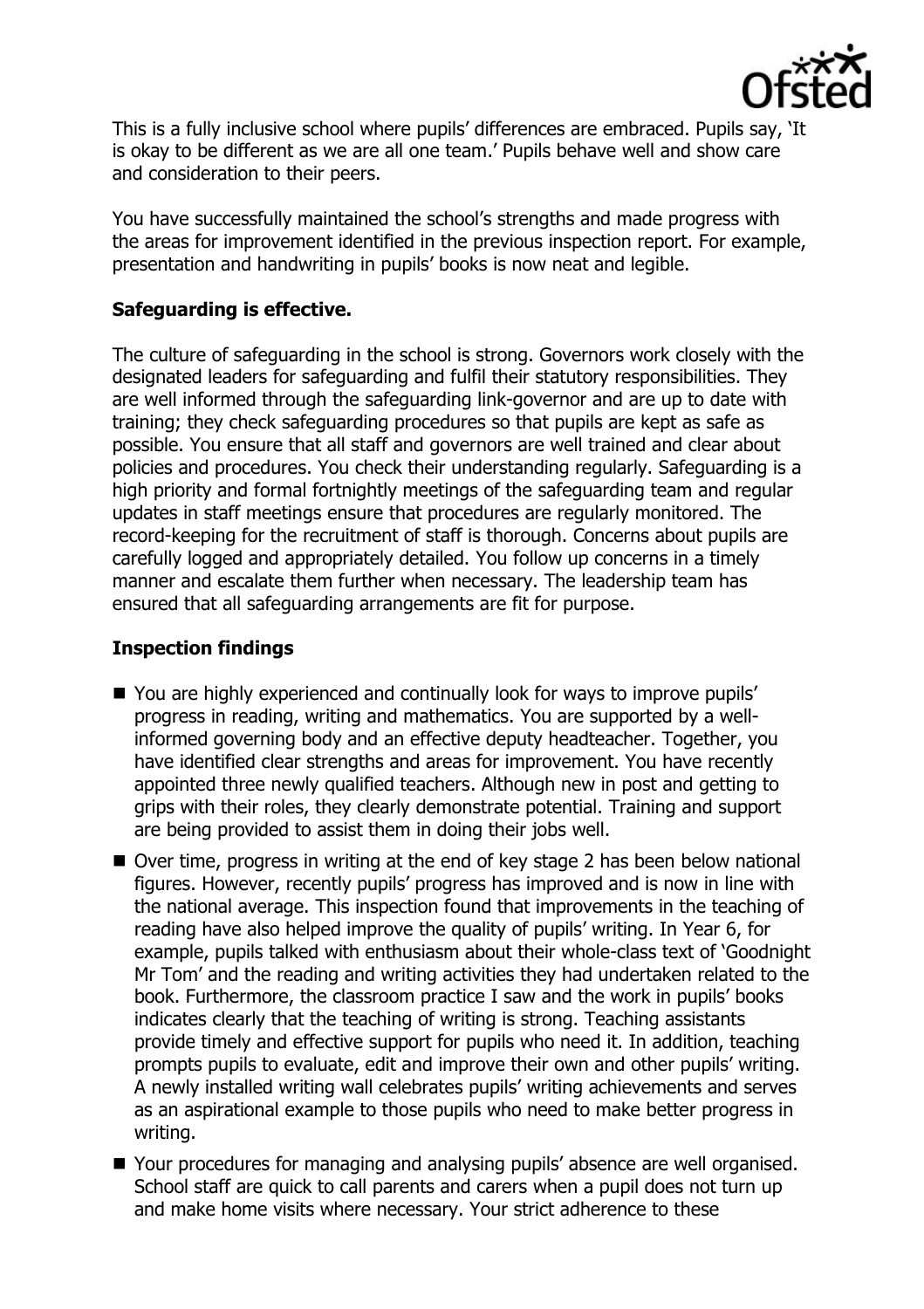

procedures has resulted in improved attendance rates across the school. However, a few pupils continue to miss too much school. This disrupts their learning. More needs to be done to ensure that more pupils attend school regularly.

- $\blacksquare$  In the recent past, the number of fixed-term exclusions was high, your actions have resulted in a significant improvement in this area. Your decision to exclude a pupil is not taken lightly and you always follow the proper processes. It is a relatively small group of pupils who have been subject to exclusions at the school. During the inspection, leaders gave examples of where they have worked closely with families to enable pupils to receive the support and services they need.
- The school's wider curriculum provides pupils with a range of experiences and opportunities that are rooted within a strong literacy focus. Science is a strength of the school and pupils talked at length about the practical investigations they plan and carry out. When studying the phases of the moon, pupils created the phases visually using chocolate and cream cookies to show the appearance of the moon throughout its cycle. History and geography is taught through a skillsbased approach and the school is developing ways to ensure that pupils securely remember knowledge and facts at each stage of learning. Pupils have opportunities to extend their learning through educational visits and activities, including a trip to a Roman fort and taking part in a Viking feast.

### **Next steps for the school**

Leaders and those responsible for governance should ensure that:

- $\blacksquare$  even more pupils make better progress in writing
- $\blacksquare$  they improve communication with parents, so they are clear about the progress their children are making and what they can do to support their children's learning
- $\blacksquare$  they build on the effective procedures for managing absence by providing more targeted support for families of pupils who are persistently absent.

I am copying this letter to the chair of the governing body, the director of education for the Archdiocese of Birmingham, the regional schools commissioner and the director of children's services for Birmingham. This letter will be published on the Ofsted website.

Yours sincerely

Heather Phillips **Her Majesty's Inspector**